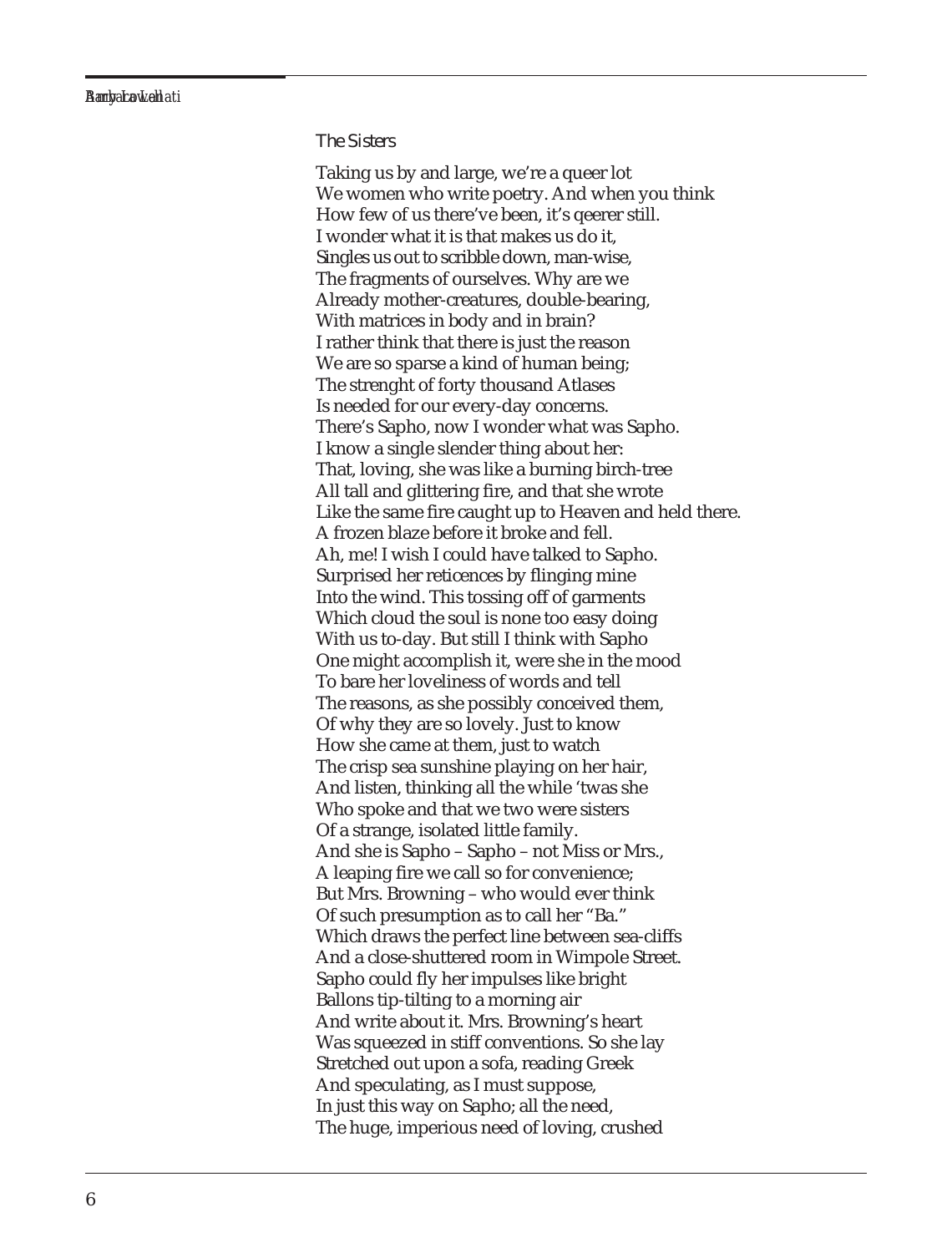## **Le Sorelle**

Prese tutte insieme, formiamo un gruppo curioso Noi donne che scriviamo poesia. Se poi si pensi All'esiguità del gruppo, ancora più curioso. Mi chiedo cosa ci spinga a farlo, Cosa ci scelga una a una per mettere su carta, come uomini, I frammenti di noi stesse. Non siamo già Creature e madri, due volte destinate a dar vita, Grembi nel corpo, grembi nel cervello? Penso piuttosto che la ragione c'è se Siamo una specie umana tanto rara; La forza di quarantamila Atlanti Ci è necessaria per le preoccupazioni quotidiane. Ecco Saffo, ora mi chiedo cos'era Saffo. Di lei conosco un minimo dettaglio, uno solo: Che, in amore, era come una betulla in fiamme Un fuoco alto, scintillante, e so che scrisse Proprio come quel fuoco, che avvampò fino al Cielo E là venne fatto prigioniero. Una fiammata resa gelo prima di frantumarsi e cadere. Ah! Come vorrei aver parlato a Saffo, Aver sorpreso le sue reticenze, spogliandomi delle mie. Ma liberarsi così degli abiti Che velano l'anima, non è impresa da poco, Per noi, oggi. Eppure penso che con Saffo Si sarebbe potuto fare, se solo in quel momento se la fosse sentita Di mettere a nudo la bellezza delle sue parole E raccontarci del perché, così come forse le concepì, Siano dotate di tanta bellezza. Così da scoprire Come le raggiunse, così da guardare La luce del sole scivolarle tra i capelli, e rifrangersi in giochi di onde, come di mare, E ascoltarla, senza smettere di pensare che fu lei Che parlò e che noi due eravamo sorelle Di una curiosa, isolata, piccola famiglia. E lei è Saffo – Saffo. Punto. Non Signora o Signorina, Ma un'alta fiammata cui diamo quel nome per convenienza; Ma la Signora Browning – chi avrebbe mai la presunzione di chiamarla "Ba." Ed è così che si traccia la linea esatta di separazione Tra scogliere marine e una stanza dalle persiane chiuse in Wimpole Street. Saffo poteva liberare i suoi impeti come palloncini colorati fluttuanti alla volta della brezza mattutina E scriverne. Il cuore della Signora Browning Era rinserrato in rigide convenzioni. Così giaceva Distesa su un divano, leggeva greco E meditava, immagino, Proprio così su Saffo; e il bisogno d'amore Immenso, imperioso, soffocato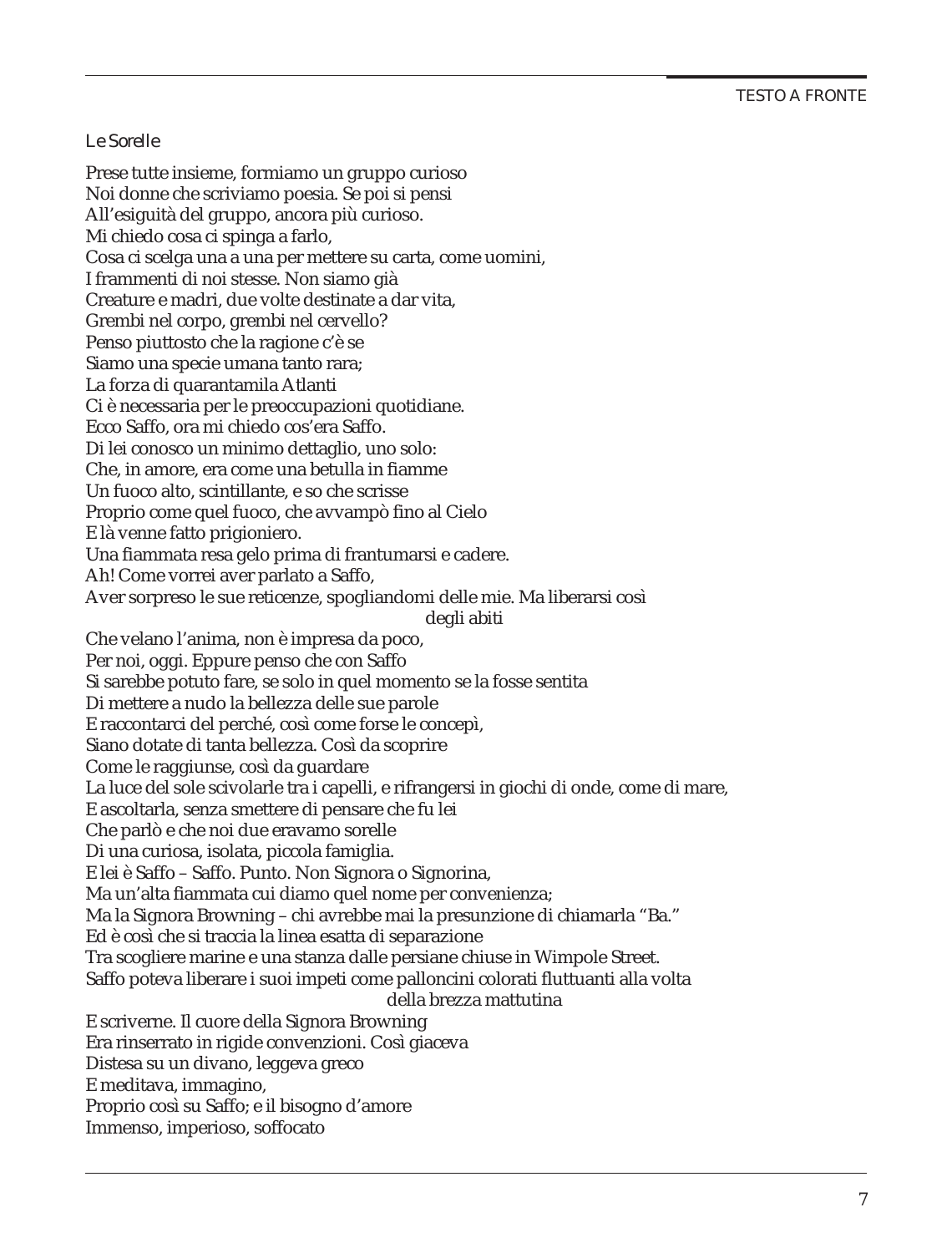Within the body she believed so sick. And it was sick, poor lady, because words Are merely simulacra after deeds Have wrought a pattern; when they take the place Of actions they breed a poisonous miasma Which, though it leave the brain, eats up the body. So Mrs. Browning, aloof and delicate, Lay still upon her sofa, all her strenght Going to uphold her over-topping brain. It seems miracolous, but she escaped To freedom and another motherhood Than that of poems. She was a very woman And needed both.

 If I had gone to call, Would Wimpole Street have been the kindlier place, Or Casa Guidi, in which to have met her? I am a little doubtful of that meeting For Queen Victoria was very young and strong And all-pervading in her apogee At just that time. If we had stuck to poetry, Sternly refusing to be drawn off by mesmerism Or Roman revolutions, it might have done. For, after all, she is another sister, But always, I rather think, an older sister And not herself so curious a technician As to admit newfangled modes of writing- "Except, of course, in Robert, and that is neither Here nor there for Robert is a genius." I do not like the turn this dream is taking, Since I am very fond of Mrs. Browning And very much indeed should like to hear her Graciously asking me to call her "Ba." But then the Devil of Verisimilitude Creeps in and forces me to know she wouldn't. Convention again, and how it chafes my nerves, For we are such a little family Of singing sisters, and as if I didn't know What those years felt like tied down to the sofa. Confounded Victoria, and the slimy inhibitions She loosed on all us Anglo-Saxon creatures! Suppose there hadn't been a Robert Browning. No "Sonnets from the Portuguese" would have been written. They are the first of all her poems to be, One might say, fertilized. For, after all, A poet is flesh and blood as well as brain And Mrs. Browning, as I said before, Was very, very woman. Well, there are two Of us, and vastly unlike that's for certain.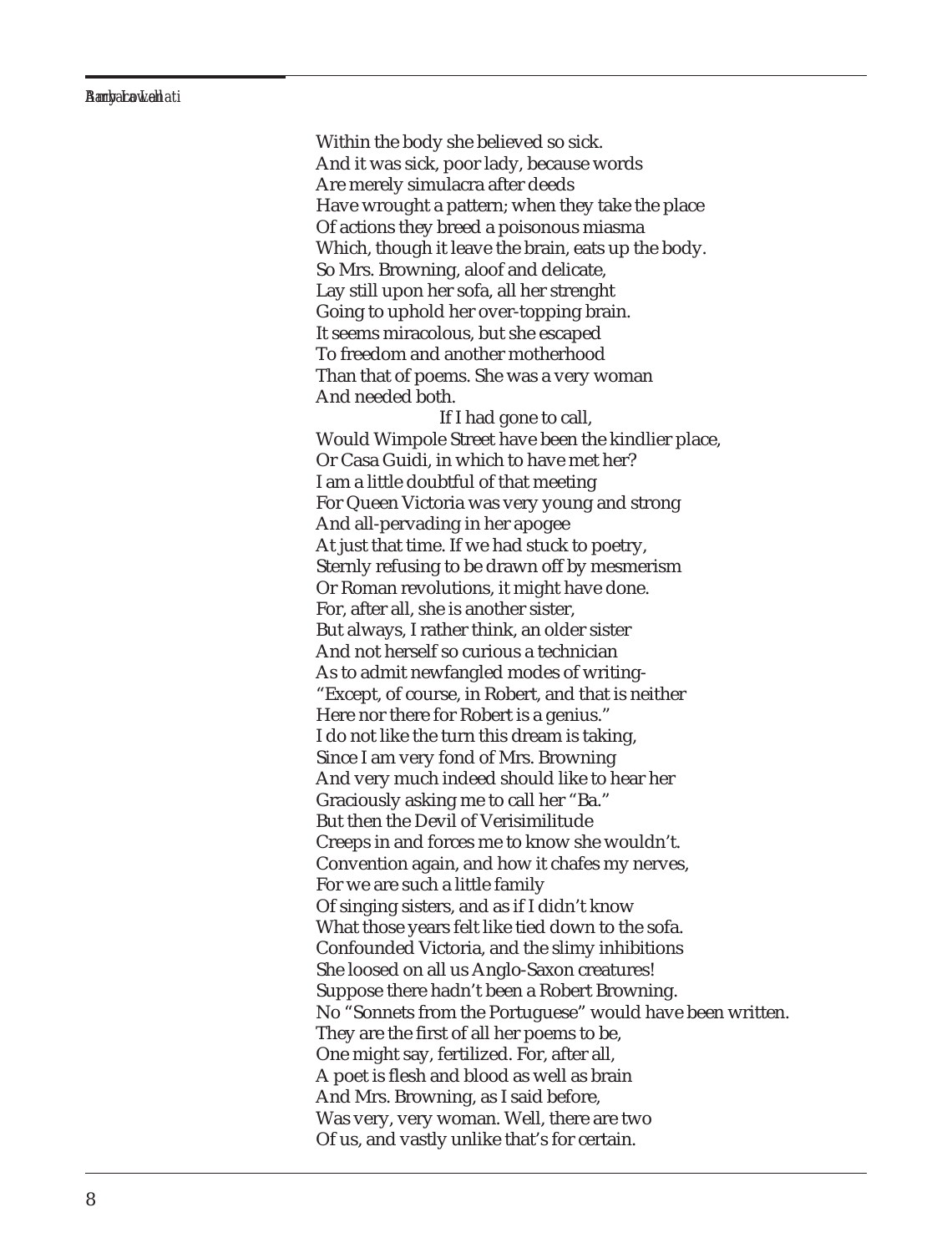In un corpo che lei pensava così malato. Malato davvero, povera signora, perché le parole Nient'altro che simulacri dopo che gli atti ne hanno tracciato un disegno; E quando si sostituiscono a essi producono miasmi tossici Che consumano il corpo pur risparmiando il cervello. Così la Signora Browning, fragile e lontana, Giaceva immobile sul divano, tutte le energie tese a reggere il peso di un cervello invasivo. Ha del miracoloso, eppure riuscì a fuggire Alla volta della libertà e di una maternità Diversa da quella della poesia. Era una vera donna Aveva bisogno di entrambe. Fossi andata a trovarla, Sarebbe stata Wimpole Street o Casa Guidi Il luogo più adatto per incontrarla? Ho qualche dubbio su quell'incontro Perché la Regina Vittoria era molto giovane e molto potente, E onni-usurpatrice nell'apogeo di sé Proprio in quegli anni. Se ci fossimo attenute alla poesia, Determinate nel non lasciarci travolgere dal mesmerismo O da rivoluzioni romane, forse ce l'avremmo fatta. Perché, dopo tutto, lei è un'altra sorella, Ma pur sempre, mi pare, una sorella più anziana E non così interessata alla tecnica Da ammettere forti innovazioni nello scrivere – "Eccezion fatta, è ovvio, per Robert perché, Non se ne parla, Robert è un genio." Non mi piace la piega che sta prendendo questo sogno, Perché sono davvero affezionata alla Signora Browning E davvero mi piacerebbe sentirla Chiedermi condiscendente ed elegante di chiamarla "Ba." Ma ecco che il Demone della Verosimiglianza Si insinua e mi costringe a riconoscere che lei non lo farebbe. Ancora una volta, le convenzioni, e quanto mi dan sui nervi, Perché la nostra famiglia, le sorelle del canto, È talmente piccola, e come se non sapessi Cosa devono essere stati quegli anni inchiodata al divano. Maledetta Vittoria e le viscide inibizioni Che riversò su tutte noi creature anglosassoni! E se non ci fosse stato un Robert Browning Nessuno dei "Sonetti dal Portoghese" sarebbe stato scritto. Sono le prime, fra tutte le sue poesie a essere, Per così dire, fecondate. Perché, dopo tutto, Un poeta è carne e sangue oltre che cervello E la Signora Browning, come ho detto, Era proprio una vera donna. Bene, noi siamo due, E molto molto diverse, questo è certo,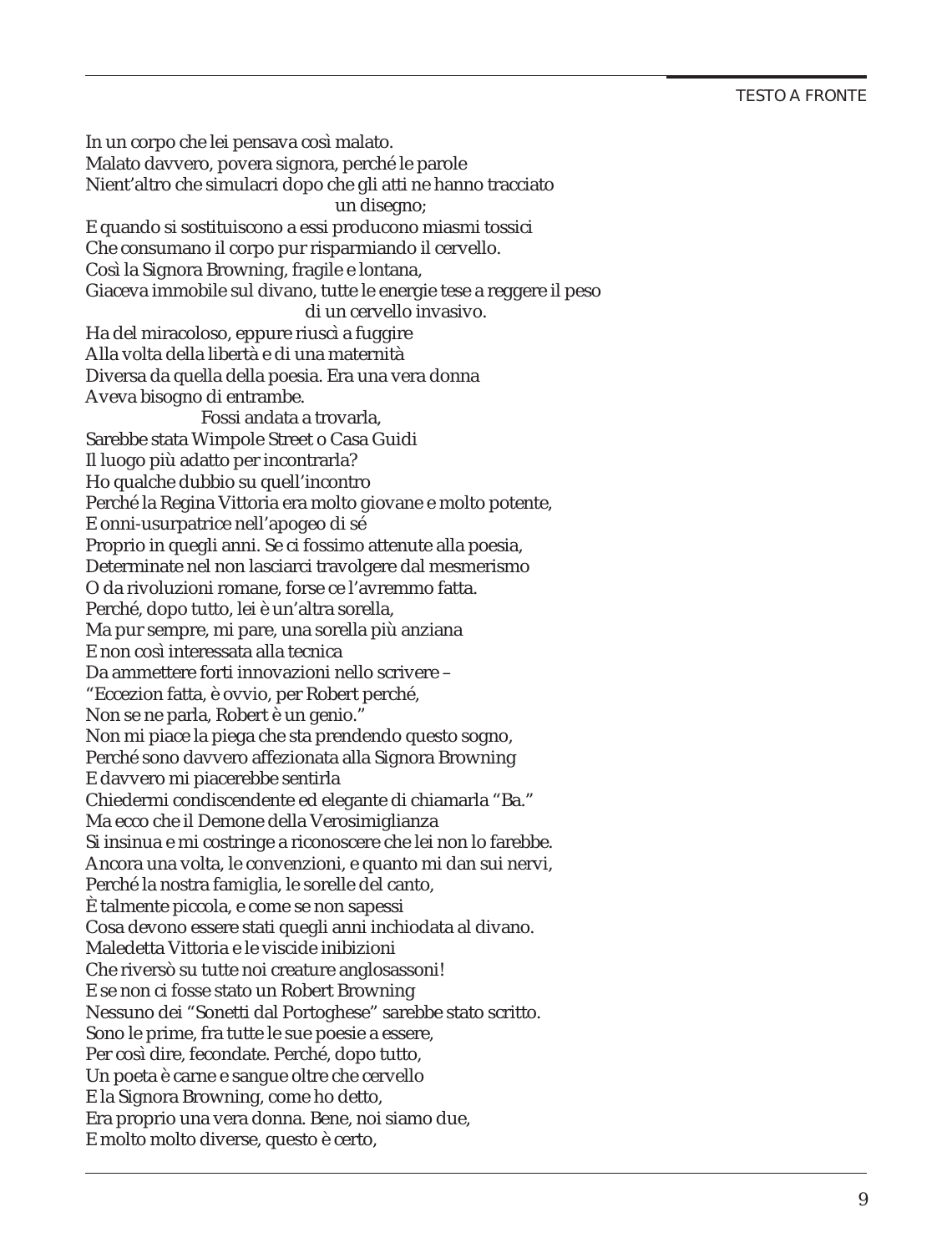Unlike at least until we tear the veils Away which commonly gird souls. I scarcely think Mrs. Browning would have approved the process In spite of what had surely been relief; For speaking souls must always want to speak Even when bat-eyed, narrow-minded Queens Set prudishness to keep the keys of impulse. Then do the frowning Gods invent new banes And make the need of sofas. But Sapho was dead And I, and others, not yet peeped above The edge of possibility. So that's an end To speculating over tea-time talks Beyond the movement of pentameters With Mrs. Browning. But I go dreaming on, In love with these my spiritual relations. I rather think I see myself walk up A flight of wooden steps and ring a bell And send a card in to Miss Dickinson. Yet that's a very silly way to do. I should have taken the dream twist-ends about And climbed over the fence and found her deep Engrossed in the doing of a humming-bird Among nasturtiums. Not having expected strangers, She might forget to think me one, and holding up A finger say quite casually: "Take care. Don't frighten him, he's only just begun." "Now this," I well believe I should have thought, "Is even better than Sapho. With Emily You're really here, or never anywhere at all In range of mind." Wherefore, having begun In the strict centre, we could slowly progress To various circumferences, as we pleased. We could, but should we? That would quite depend On Emily. I think she'd be exacting, Without intention possibly, and ask A thousand tight-rope tricks of understanding. But, bless you, I would somersault all day If by so doing I might stay with her. I hardly think that we should mention souls Although they might just round the corner from us In some half-quizzical, half-wistful metaphor. I'm very sure that I should never seek To turn her parables to stated fact. Sapho would speak, I think, quite openly, And Mrs. Browning guard a careful silence, But Emily would set doors ajar and slam them And love you for your speed of observation.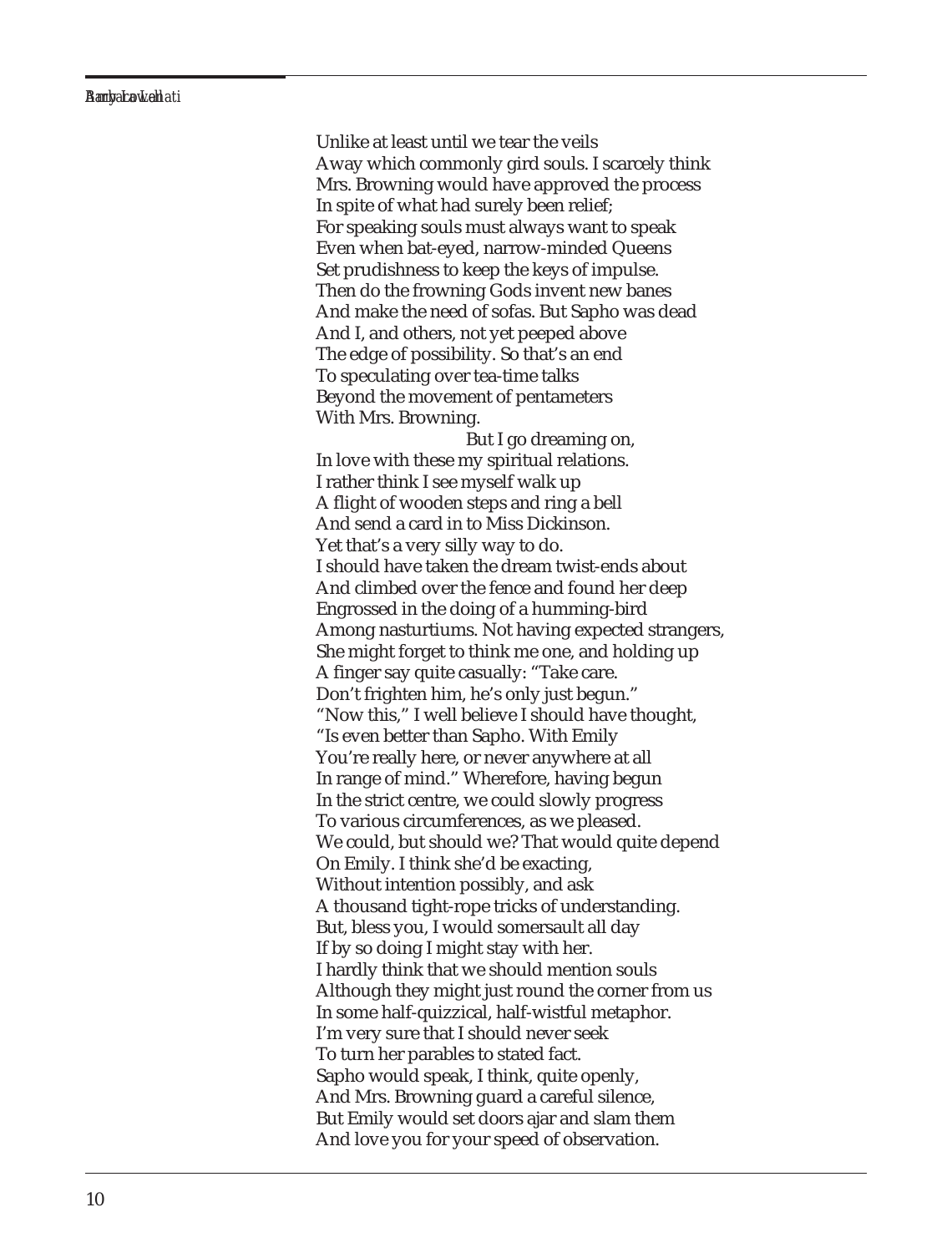Diverse almeno fino a quando non strappiamo i veli Che in genere cingono l'anima. E non sono poi così sicura che La Signora Browning avrebbe accettato che così fosse Nonostante il sollievo che di certo ne avrebbe ricavato; Perché le anime che parlano hanno sempre bisogno di parlare, Anche se Regine dalla mente ottusa e dagli occhi di pipistrello Consegnano a falsi pudori le chiavi del desiderio. Poi Dei accigliati inventano nuove sventure E creano il bisogno di divani. Ma Saffo era morta Mentre io, e altre, non ancora sorte All'orizzonte della possibilità. E qui si chiudono, Al di là dell'andamento del pentametro, Le mie speculazioni sulle chiacchiere da tè Con la Signora Browning.

 Eppure io continuo a sognare, Innamorata di queste mie parentele spirituali. Preferisco vedermi mentre salgo Una rampa di scalini di legno, suono un campanello Mando un biglietto alla Signorina Dickinson. Eppure questo è un modo molto sciocco per farlo. Avrei dovuto guidare le fila contorte del sogno Scavalcare lo steccato per trovarla rapita, Persa nel brusio bordeggiante di un colibrì Fra i nasturzi. Non aspettando estranei, Potrebbe dimenticare di credermi tale, e alzando Un dito dire indifferente: "Attenta. Non spaventarlo, ha appena cominciato." "Ecco, questa" credo proprio che avrei pensato, "È ancora meglio di Saffo. Con Emily Sei veramente qui, o mai in nessun luogo nello spazio della mente." E così, avendo incominciato Esattamente dal centro, potremmo progredire piano Alla volta di circonferenze diverse, a nostro piacimento. Potremmo, ma dovremmo farlo? Dipenderebbe Solo da Emily. Penso che sarebbe esigente, Forse senza intenzione, nel chiedere Mille acrobazie della mente su una corda tesa. Eppure, grazia ricevuta, farei salti mortali tutto il giorno Se così facendo mi fosse concesso di stare con lei. Non penso che ci toccherebbe parlare di anime Anche se potremmo trovarle appena girato l'angolo In qualche metafora fra lo scherzoso e il pensoso. Sono sicurissima di non dover mai cercare Di trasformare le sue parabole in fatti definiti. Saffo parlerebbe, credo, molto apertamente, E la Signora Browning manterrebbe un prudente silenzio, Ma Emily spalancherebbe le porte per poi sbatterle E amarti per la tua acutezza di osservazione.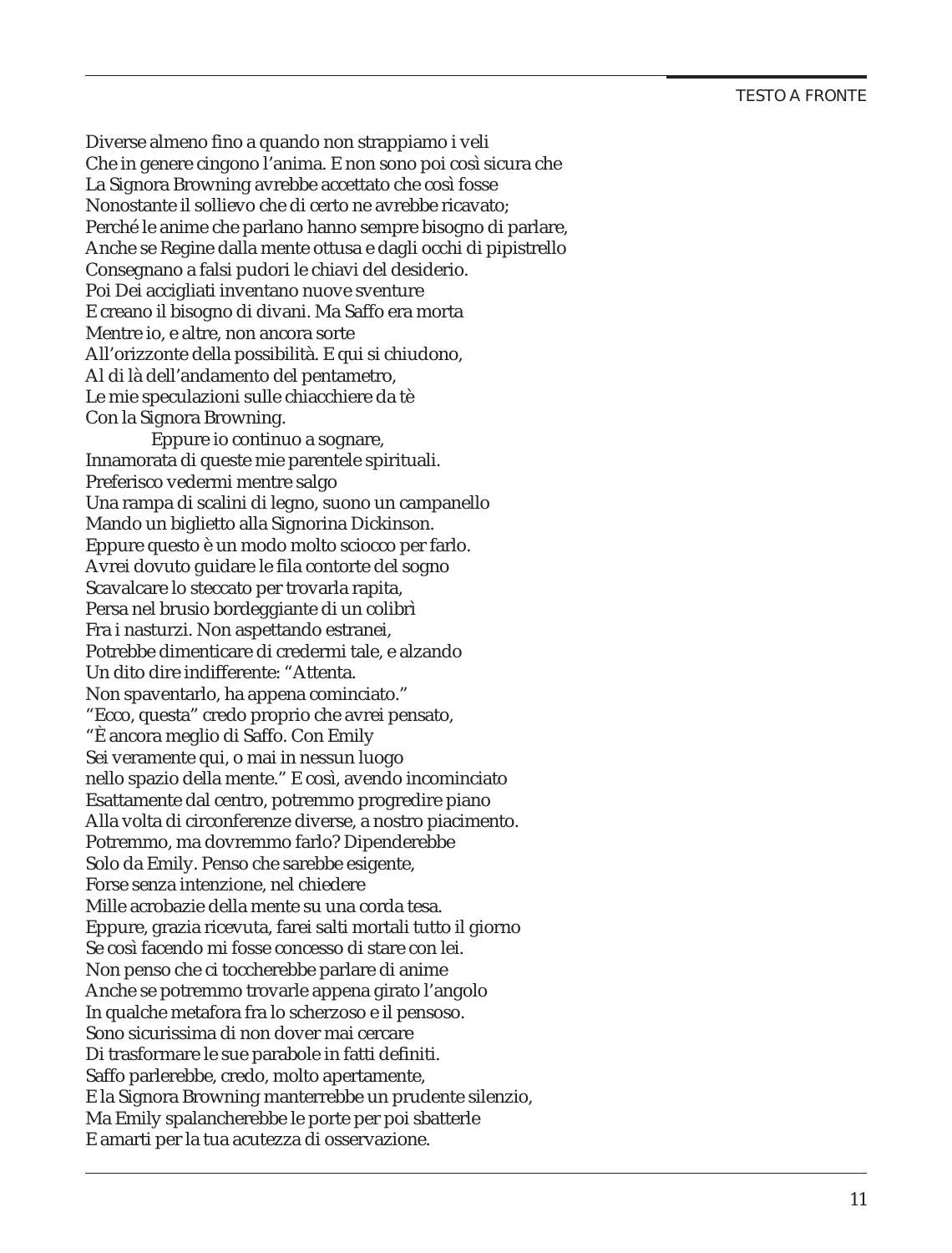## *Barbara Lanati Amy Lowell*

Strange trio of my sisters, most diverse, And how extraordinarily unlike Each is to me, and which way shall I go? Sapho spent and gained; and Mrs. Browning, After a miser girlhood, cut the strings Which tied her money-bags and let them run; But Emily hoarded – hoarded – only giving Herself to cold, white paper. Starved and tortured, She cheated her despair with games of patience And fooled herself by winning. Frail little elf, The lonely brain-child of a gaunt maturity, She hung her womanhood upon a bough And played ball with the stars – too long – too long - The garment of herself hung on a tree Until at last she lost even the desire To take it down. Whose fault? Why let us say, To be consistent, Queen Victoria's. But really, not to over-rate the queen, I feel obliged to mention Martin Luther, And behind him the long line of Church Fathers Who draped their prurience like a dirty cloth About the naked majesty of God. Good-bye, my sisters, all of you are great, And all of you are marvellously strange, And none of you has any word for me. I cannot write like you, I cannot think In terms of Pagan or of Christian now. I only hope that possibly some day Some other woman with an itch for writing May turn to me as I have turned to you And chat with me a brief few minutes. How We lie, we poets! It is three good hours I have been dreaming. Has it seemed so long To you? And yet I thank you for the time Although you leave me sad and self-distrustful, For older sisters are very sobering things. Put on your cloaks, my dears, the motor's waiting. No, you have not seemed strange to me, but near, Frightfully near, and rather terrifying. I understand you all, for in myself - Is that presumption? Yet indeed it's true - We are one family. And still my answer Will not be any one of yours, I see. Well, never mind that now. Good night! Good night!